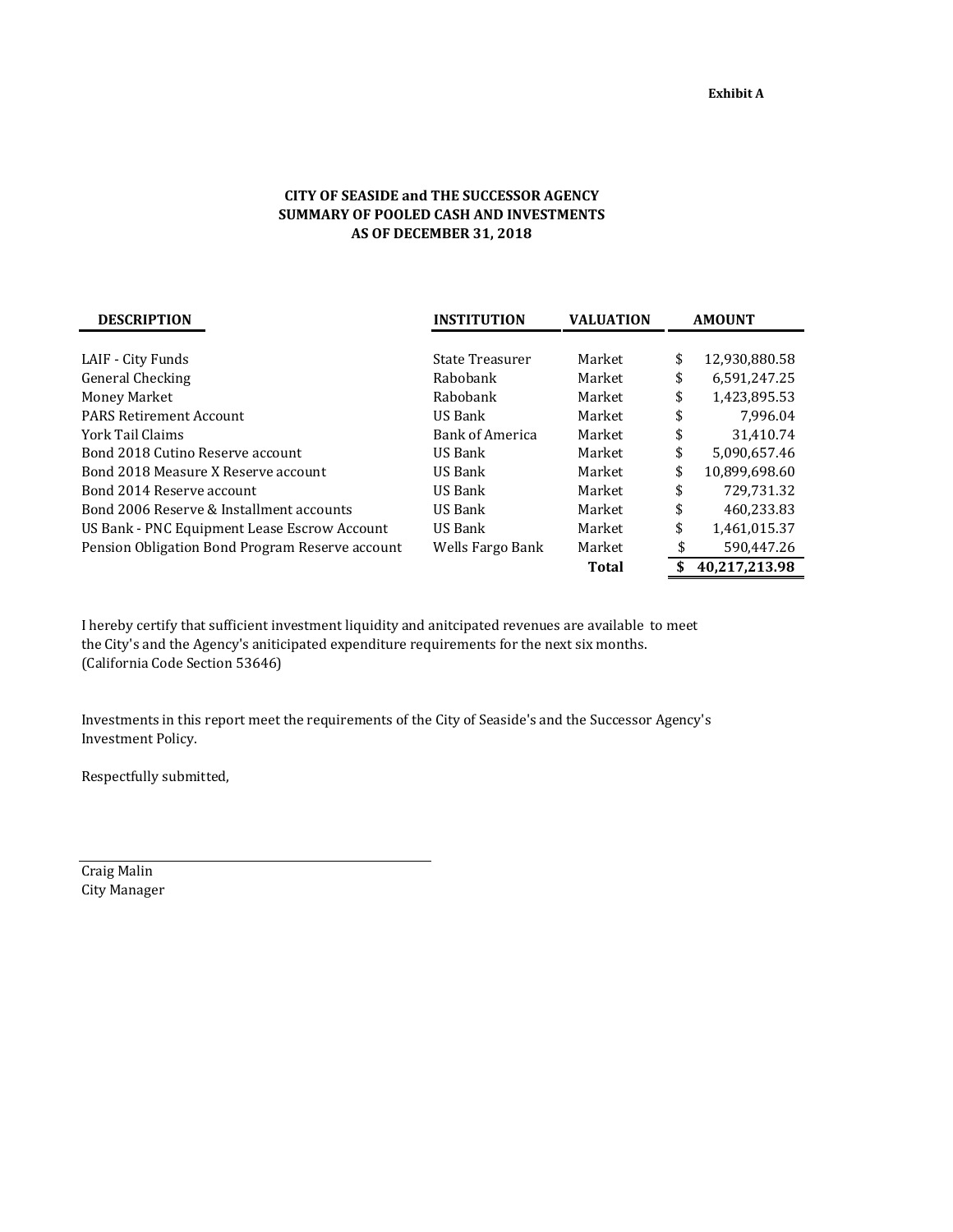## **CITY OF SEASIDE and THE SUCCESSOR AGENCY SUMMARY OF POOLED CASH AND INVESTMENTS AS OF DECEMBER 31, 2018**

|                                                                 |          | <b>Book</b>   | % of    | Market        |
|-----------------------------------------------------------------|----------|---------------|---------|---------------|
|                                                                 | Yield    | Value         | Total   | Value         |
|                                                                 |          |               |         |               |
| <b>Investments</b>                                              |          |               |         |               |
| State Treasurer LAIF - City Account                             | 1.09%    | 12,930,880.58 | 32.15%  | 12,930,880.58 |
| <b>Checking Account</b>                                         |          |               |         |               |
| Rabobank - General Checking                                     | $0.00\%$ | 6,591,247.25  | 16.39%  | 6,591,247.25  |
| Rabobank - Money Market                                         | 0.10%    | 1,423,895.53  | 3.54%   | 1,423,895.53  |
| <b>PARS Retirement Account</b>                                  | 1.08%    | 7,996.04      | 0.02%   | 7,996.04      |
| Bank of America-York Checking                                   | $0.00\%$ | 31,410.74     | 0.08%   | 31,410.74     |
| US Bank - Cutino Revenue 2018 Bonds                             |          |               |         |               |
| Installment Payment, Reserve                                    | 0.17%    | 5,090,657.46  | 12.66%  | 5,090,657.46  |
| US Bank - Measure X Revenue 2018 Bonds                          |          |               |         |               |
| Installment Payment, Reserve                                    | 0.17%    | 10,899,698.60 | 27.10%  | 10,899,698.60 |
| US Bank - Redevelopment Agency Merged Area Refunding 2014 Bonds |          |               |         |               |
| Installment Payment, Reserve                                    | $0.00\%$ | 729,731.32    | 1.81%   | 729,731.32    |
| US Bank - Golf Course 2006 Bonds                                |          |               |         |               |
| Installment Payment, Reserve                                    | 0.14%    | 460,233.83    | 1.14%   | 460,233.83    |
| US Bank - PNC Equipment Lease Escrow Account                    | 0.15%    | 1,461,015.37  | 3.63%   | 1,461,015.37  |
| <b>Wells Fargo Bank</b>                                         |          |               |         |               |
| Pension Obligation Bond Program Reserve Account                 | 0.91%    | 590,447.26    | 1.47%   | 590,447.26    |
| <b>Total Cash and Investments</b>                               |          | 40,217,213.98 | 100.00% | 40,217,213.98 |